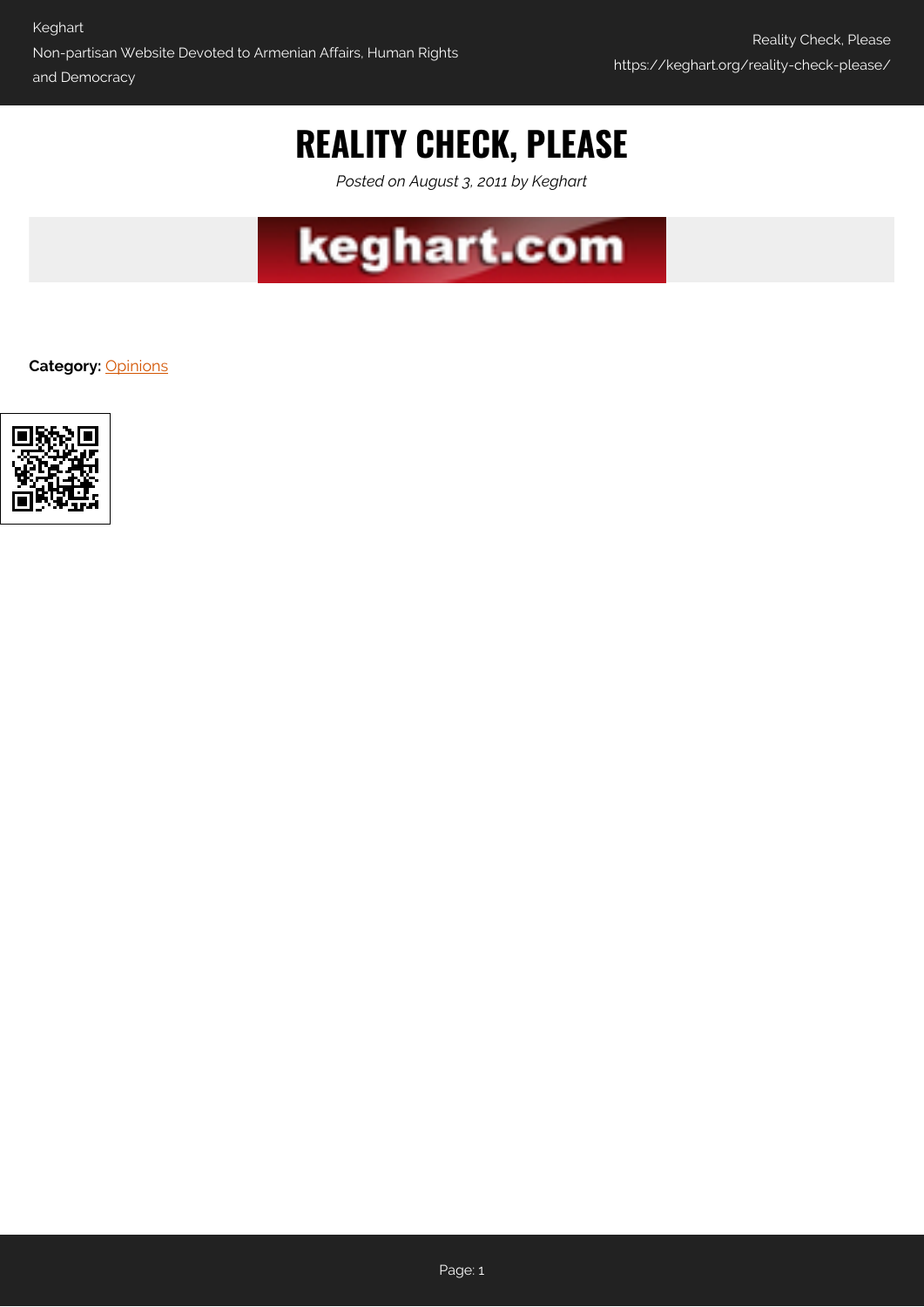### **X** Audrey, Germany, 3 August 2011

*Audrey is a Keghart reader. We present her [comments](http://www.keghart.com/Azadian-Echmiadzin#comment-7277), re Edmond Azadian's article ("[Echmiadzin](http://www.keghart.com/Azadian-Echmiadzin) [Under Attack](http://www.keghart.com/Azadian-Echmiadzin)") in our previous issue, in lieu of editorial.--***Editor**.

Mr. Azadian,

 $\pmb{\times}$ While your language is certainly articulate and some of your reasoning worthy of debate, your article overlooks that Diasporans--most of us--are not in the business of "turning on Armenia" or on our Holy See for the fun of it. Believe it or not, most of us have better things to do. The corrupt governance that is rampant and endemic in our Mayr Hayastan thrives on the truism that most of the rest of the "nation" outside Armenia's borders is busy surviving, working, and doing everything we can to keep our identity intact, our children speaking our language, and our institutions in order. After that, most of us engage in some sort of 'giving back'; for some this means active engagement, for others it means checkbook philanthropy.

## Audrey, Germany, 3 August 2011

*Audrey is a Keghart reader. We present her [comments](http://www.keghart.com/Azadian-Echmiadzin#comment-7277), re Edmond Azadian's article ("[Echmiadzin](http://www.keghart.com/Azadian-Echmiadzin) [Under Attack](http://www.keghart.com/Azadian-Echmiadzin)") in our previous issue, in lieu of editorial.--***Editor**.

Mr. Azadian,

 $\pmb{\times}$ While your language is certainly articulate and some of your reasoning worthy of debate, your article overlooks that Diasporans--most of us--are not in the business of "turning on Armenia" or on our Holy See for the fun of it. Believe it or not, most of us have better things to do. The corrupt governance that is rampant and endemic in our Mayr Hayastan thrives on the truism that most of the rest of the "nation" outside Armenia's borders is busy surviving, working, and doing everything we can to keep our identity intact, our children speaking our language, and our institutions in order. After that, most of us engage in some sort of 'giving back'; for some this means active engagement, for others it means checkbook philanthropy.

It seems obvious to state that few have the disposable income, time, and resources to make the restoration of institutional transparency (whether in government or Church) a top priority on a personal level, as if it were even possible in a machinery as complex as that to which we are referring. And yet, you actually blithely dismiss the word 'democracy' and put "transparency" into big fat quotation marks as though it is something to be derided, mocked. Does the concept of 'feedback' make you nervous, Mr. Azadian? Are you worried that all those ghostly 'local feudal lords' are at their evil cauldrons again, cooking up some black magic because the markets for trouble elsewhere are a little depressed right now? Can you really write all this in good faith, with insinuations in the same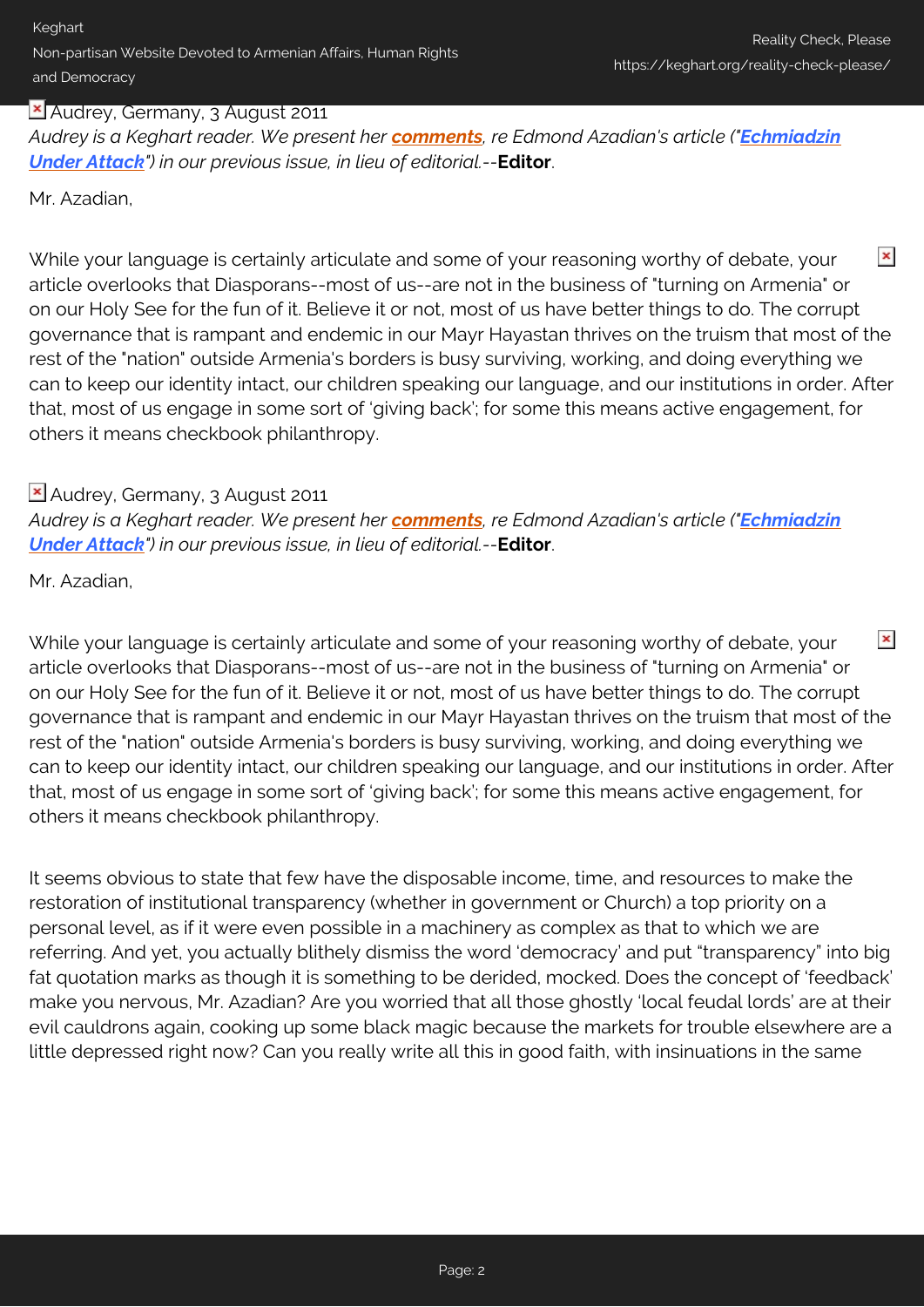when an abuse of power happens to be so blatantly obvious?

I dare say our Holy See has not elicited this kind of active participation from the Diaspora since the beginning of this current administration, and that's not saying a whole lot for the Center of our Holy life, either.

We are living in astonishing times. People in the Arab world, this past spring, have been standing up in unprecedented masses, marching and risking their lives in the name of calling an end to unjust rule and systems in which 'checks and balances' are lacking. We may enter a debate at any moment about the perverse reality wherein national interest(s) and latent imperialism get cloaked with the word 'democracy' and brandished like a sword over the heads of the Iraqs or Afghanistans of the world. Yes. But we all know well that the idea that people should be able to FEED BACK into the institutions and structures that govern them, and do so without peril to their person or their work, is objectively a GOOD THING. Who in their right mind reverts to the godforsaken Leviathan as a model for appropriate governance in our day and age, and in so doing, invokes divine right? We Armenians are an ancient people indeed, but do you think a mass regression to 5th century thinking will serve us well? Should we really bow our heads in subservience because our catholicos is who he is, the incarnation of God on earth? Didn't the English go through something along these lines of questioning in the 1500s?

You are correct: any freedom, not balanced with constructive responsibility, is reckless anarchy. Now take the word 'freedom' and replace it with "power".. Whether or not constructive responsibility has been taken on either 'side' may be a matter of debate, but the results today are clear; the center of "power" is obviously fuelling reckless activity that is damaging the people it is here to serve. And other than contributing to centralization of power and resource in Armenia, for whose benefit is this occurring in Diaspora? Enlighten us, please.

In that light, your reference to "manufactured gossip" and "self-serving agendas" seems exaggerated at best. To what end can one actually ascribe these phenomena? Explain to us please who stands for personal gain in the community when people stand up to say that there has been a breach of procedure and by-laws, not to mention one of trust? Are we all just egomaniacs with nothing better to do than dismantle our Holiest institution? All bearers of 'ill will', really? It's so easy to use that broad brush stroke on a false canvas. Or rather, does the current crisis raise a red flag worthy of a second glance into the deeper obvious dysfunction of an institution that has for too long espoused a culture of the kow-tow?

What is worse? When people speak up or when people numbly swallow what is shoved down their throats in the most un-Christian manner possible, totally devoid of an iota of the spiritual sustenance of which our Holy See is supposed to be the fount? This is perhaps best illustrated with the inconsistency of the de-frocking policies currently being exercised with free hand. Do you position your logic by calling the fiasco in Nice, France all a pile of 'manufactured gossip', upon which (some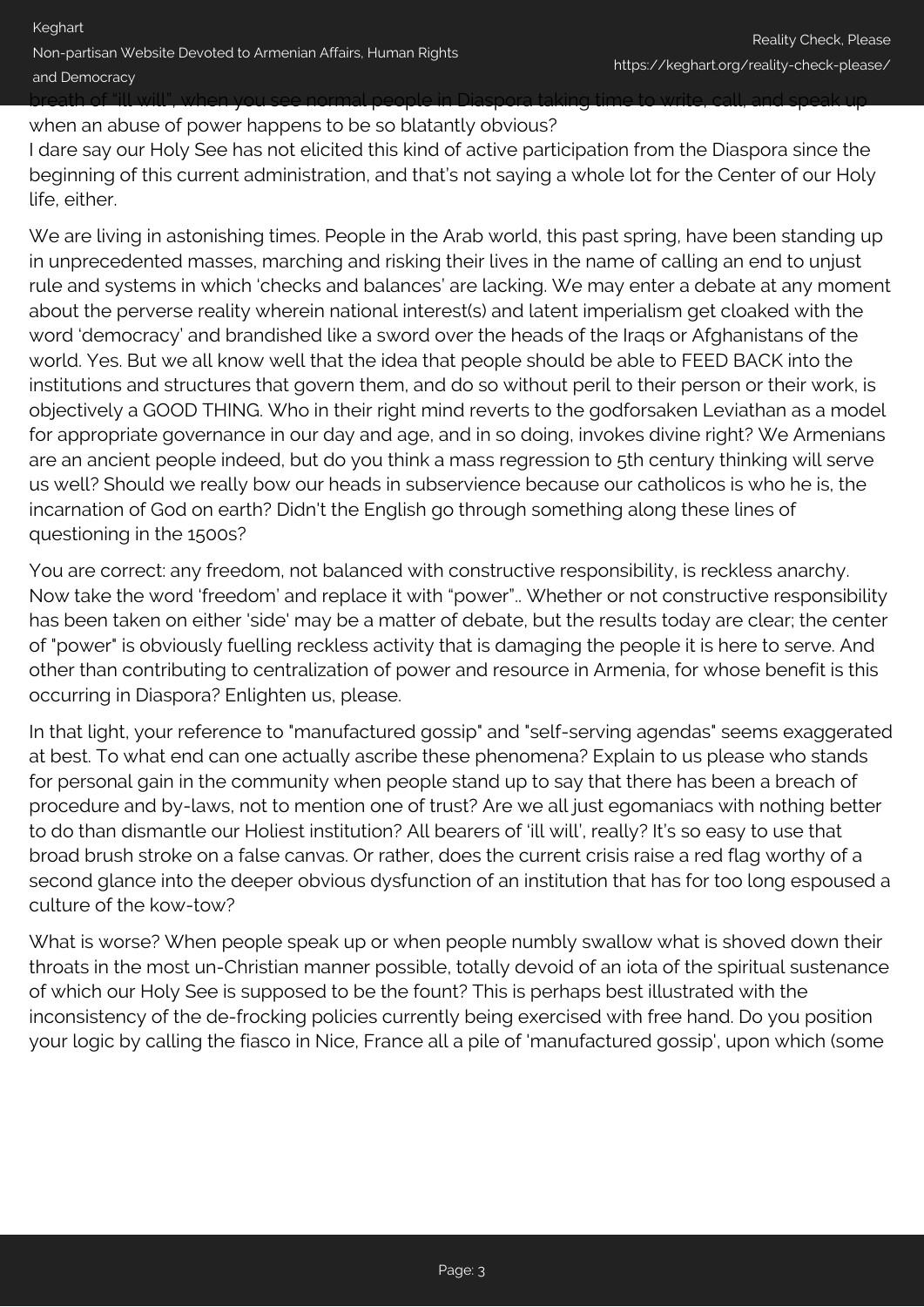#### of) our (fully frocked, to date) clergymen and their unsavory associates have been covered in the

French press with their activities in the counterfeit, drug trafficking and prostitution "sectors"? And for argument's sake, if those really are all falsehoods, we can certainly deduce one thing, Mr. Azadian: our Holy See is having a major PR and public diplomacy crisis, the likes of which could put Bernie Madoff's "due diligence" teams to shame. Will you and the blind venerators of the emperor continue to adore the silken garments while attributing their own institutional dysfunction to the 'local feudal lords' of Diaspora as well? The blame game is such a slippery slope.

Your "analysis" of the situation of our Diasporan communities in Switzerland and elsewhere is regrettably flawed. You obviously neither understand the actual community dynamics to which you refer nor have you painted a picture of the "players" in good faith. The last general assembly election saw 96% of the Swiss membership of the community vote AGAINST in formation of a Diocese and what appeared to be the arbitrary replacement of a priest with a bishop (said to be the Vehapar's brother-in-law, perhaps hearsay). Does that sound like a "few local leaders" to you?

"Sending 30-40 young aspiring clergymen to the centers of higher learning or major seminaries overseas" has never been nor is today the problem; you unwittingly make Holy Etchmiadizin sound like a cultural association sending its exchange students into abusive foster families. No one would be or has been unwelcoming of such emissaries, who are typically assets to the communities in which they serve. Rather, the problem lies in the overriding of legitimate local election results, in subverting the rights of communities (who, by the way, pay the bills as a collective) to choose their priests, in exercising campaigns of personal slander and disinformation, and in exerting open pressure to place these "exports" into positions of power on advisory boards and committees of foundations without earning their right (and doing their time) to do so. Is it a wonder that public perceptions of these "policies of unification" are not positive, and that already nearly a 1,000 people have signed a petition calling for a change in Holy Echmiadzin's approach to Diasporan communities?

We probably agree on one thing: Our Holy Catholicos as an entity should not be a target for character assassination. Who gains from this? What end does this serve? Who feels pleased that their church, their place of peace and prayer, of christening and final rites, has been turned into a haven for self-serving businessmen who answer to the call of the puppet strings pulled from the highest ranks in government? One thing is certain: something is wrong, and the problem emanates at least in equal parts from Armenia as from the Diaspora, where organizations that are often volunteer-based happen to be run frequently with laxity and a general lack of professionalism. It's one thing to acknowledge this and quite another to capitalize on it.

You write: "Echmiadzin has been under Soviet rule for 70 years and is still recovering from the damage of that oppressive regime. Many Armenians, mindful of the historic role of the Mother See, have been supported and helping the supreme spiritual center to overcome its challenges." Pray tell, other than exhorting the long and venerable history to which our current leadership is doing